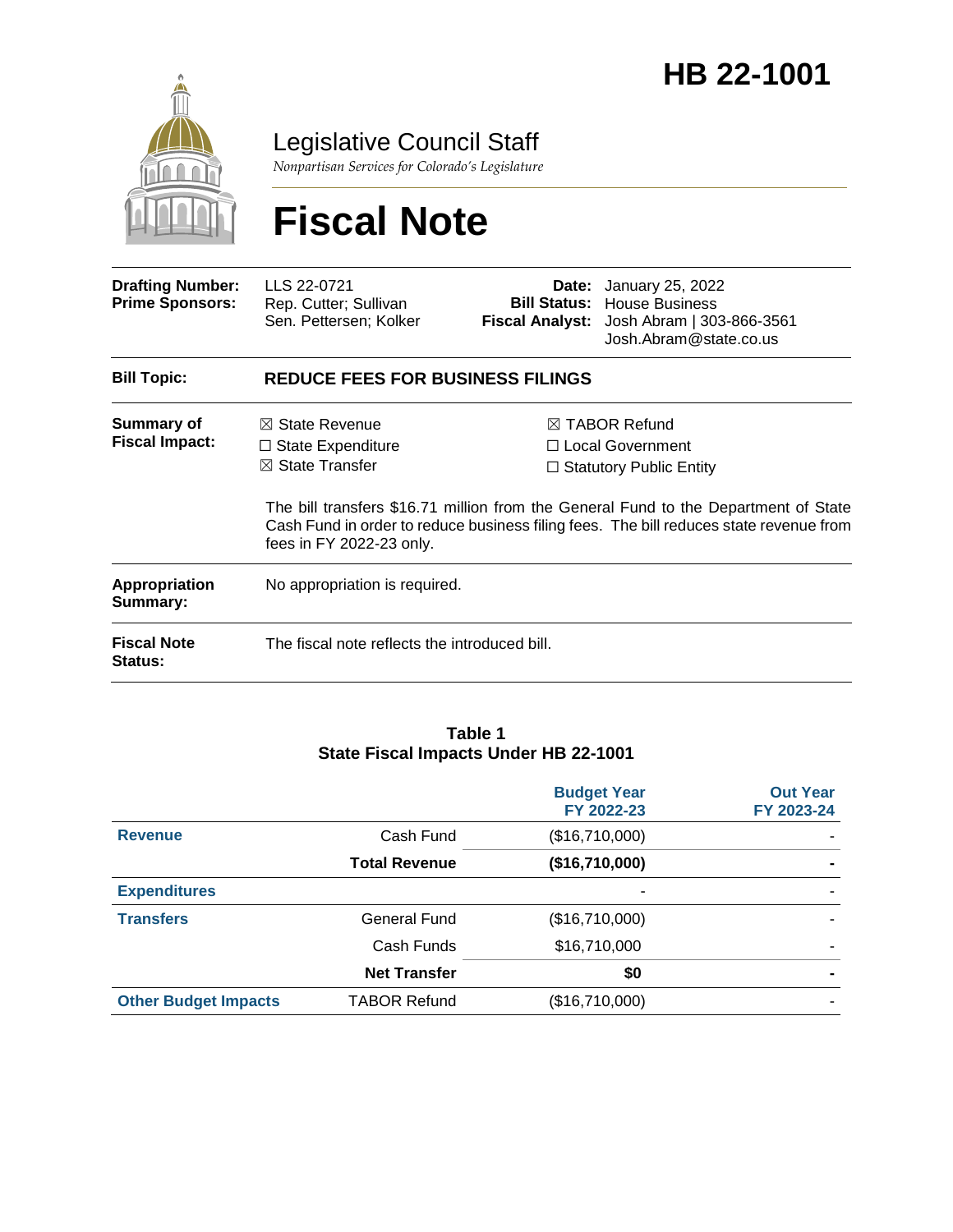Page 2

### January 25, 2022 **HB 22-1001**

#### **Summary of Legislation**

The bill transfers \$16.71 million from the General Fund to the Department of State Cash fund for use by the Department of State to reduce business filing fees.

#### **Background**

Under current law, the Department of State (DOS) is primarily cash funded through fees for business filings. Fees and penalties from the department's other programs, including bingo-raffle, charities, durable medical equipment suppliers, notary publics, uniform commercial code, lobbyists, and campaign and political finance generate the rest of the department's revenue. The DOS sets and adjusts fees in order to approximate its direct and indirect costs. Total DOS revenue in FY 2020-21 was approximately \$27.35 million.

#### **State Revenue**

The bill reduces cash fund revenue from business filing fees in the DOS by \$16.71 million in FY 2022-23 only. The DOS will reduce five principal business fees to \$1.00 for FY 2022-23. The fees to be reduced are for:

- new business registrations and annual renewal;
- new trade name registrations and annual renewal, and
- updates to business information.

**Fee change.** Current fee amounts range from \$10 to \$50 per transaction. The DOS plans to reduce fees to \$1.00 per filing to continue processing credit card transactions, which allows the department to confirm the identity of persons requesting changes to the business registry.

**Revenue to the Old Age Pension Fund.** Under current law, revenue from 10 percent of new business registrations are transferred into the Old Age Pension Fund in the Colorado Department of Human Services. By reducing business filing fees for the DOS, revenue deposited into the Old Age Pension Fund is expected to be reduced by about \$60,000 in FY 2022-23.

#### **State Transfers**

On July 1, 2022, the bill transfers \$16,710,000 from the General Fund to the Department of State Cash Fund.